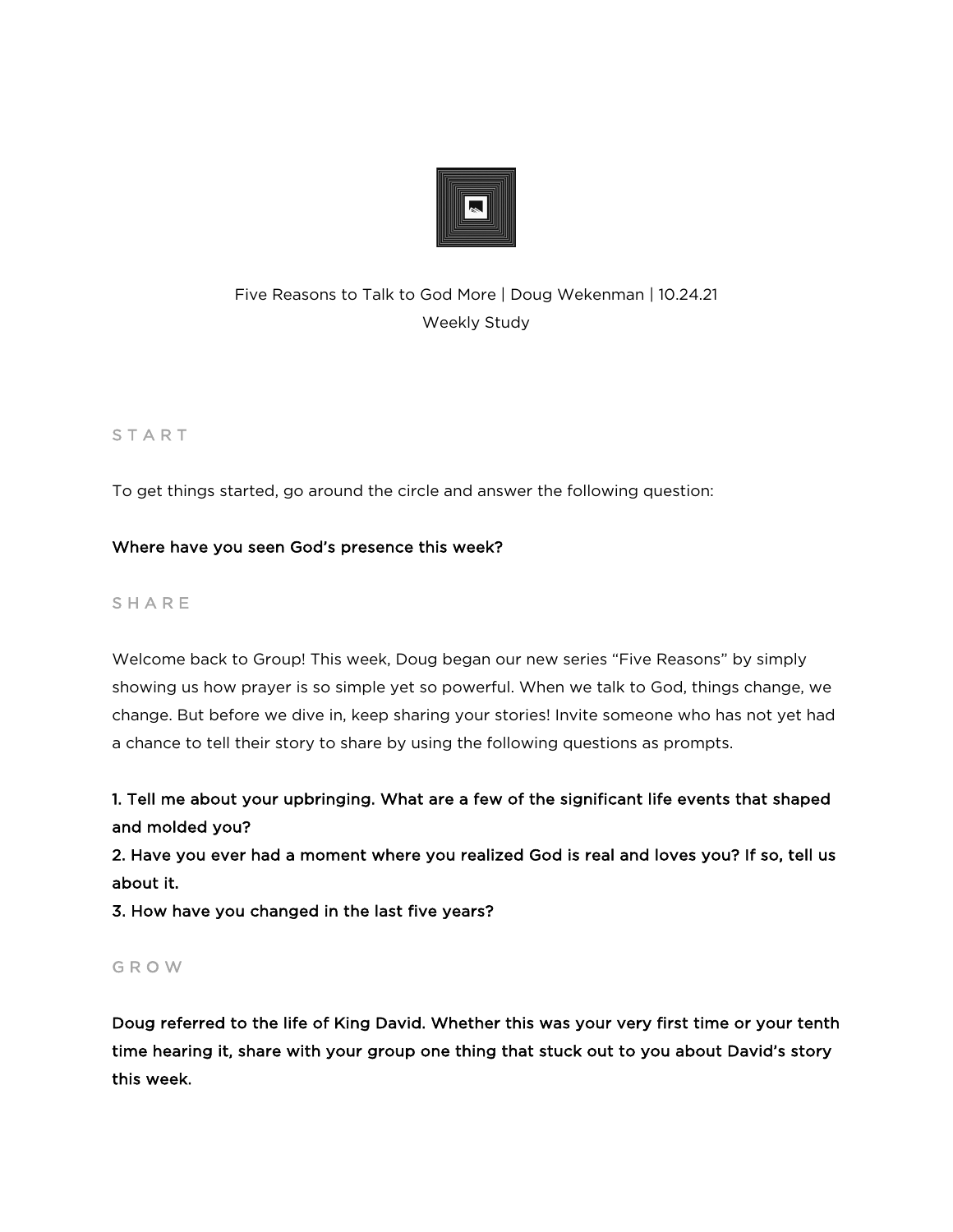#### Can you relate to the story of David? If so, share with your group.

We are a bunch of imperfect people pursuing a perfect God just as the people that we read about throughout the Bible. God is still using us just as he used them to continue in his redemptive plan. Friends, we can take a deep breath. God knows we are fragile, and we bring nothing more than our brokenness to the story and he is okay with it as this brings us to our knees. David says in Psalms 16:2, "You are my Lord; I have no good thing apart from you." He knew his sin and that he had a desperate need for God. Perhaps, this is why he kept coming back to him and talked with him through it all. King David knew that without God, he had nothing good to offer anyone.

# When you have returned to your own sin, is your tendency to hide from God or to reach out to God? Why?

Doug left us with one last thing to know about David and this is what he left us with, "David was more content, more passionate, and more in tune with God than any of us. And the reason is because he talked to God more often than we do."

# Does this "one last thing" motivate you to discover the practice of David's prayer life or discourage you with your own?

M O V E

#### Read Matthew 18:3

#### How does this passage shift your perspective as you talk with God? Explain.

Doug gave to us *Five Reasons You Should Talk to God* and we are going to go through each of the five reasons together.

#### Prayer Powers Your Faith

"I am the vine; you are the branches. If you remain in me and I in you, you will bear much fruit; apart from me you can do nothing. (John 15:5)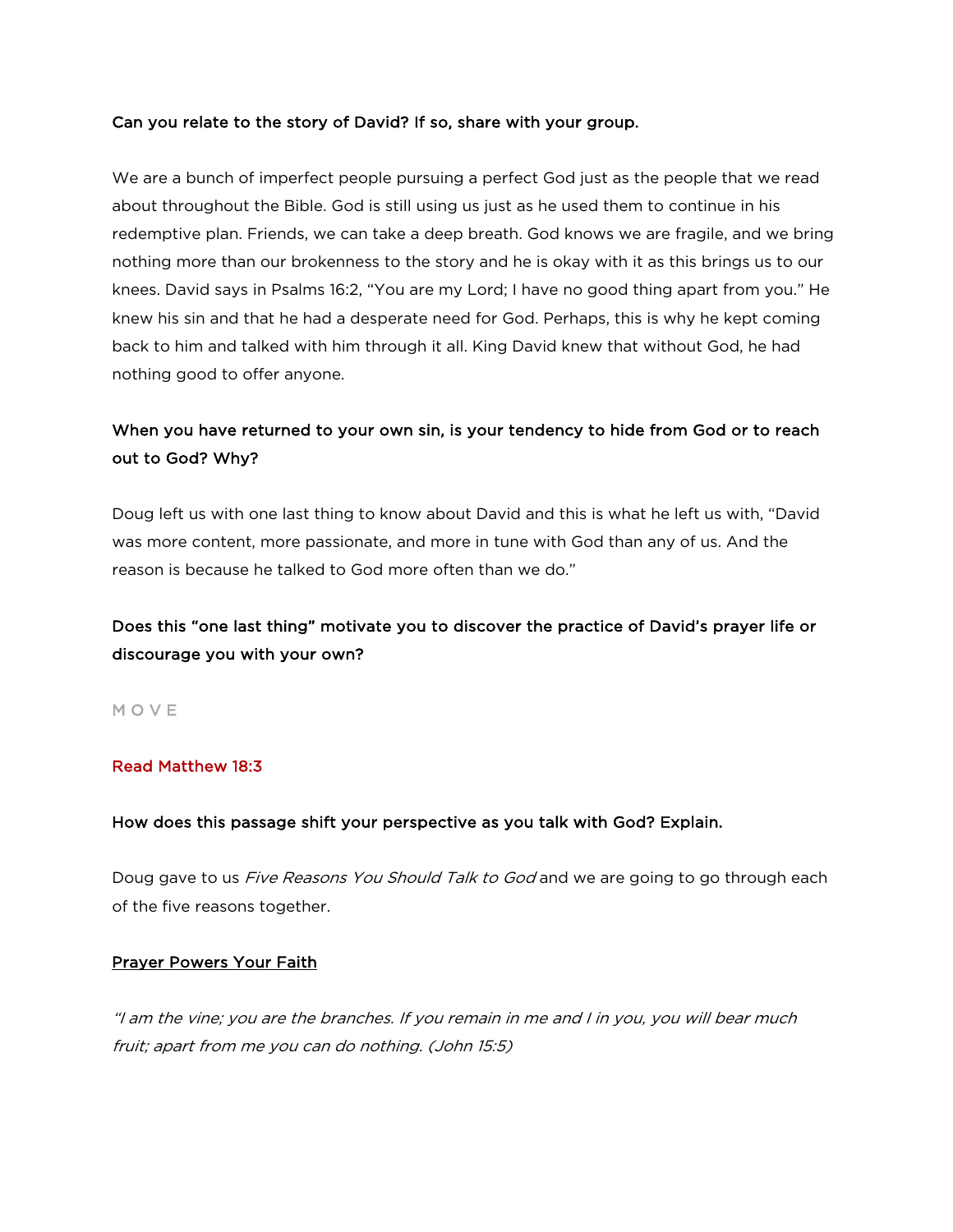Doug likened his smart phone to prayer and faith. The smart phone brings all things good/bad, instantly, right into the palms of our hands. BUT without it being powered up, the device is of no use. Our source of power is in the conversations we have with God. The more we spend time with him, talking in our coming and going, the more intimate of a relationship we will have with him. Our prayer connects us with the Creator of the Universe which then empowers us to move forward in faith and this is why we should talk to God more.

# Prayer Quiets Our Heart

GOD, I'm not trying to rule the roost, I don't want to be king of the mountain. I haven't meddled where I have no business or fantasized grandiose plans. I've kept my feet on the ground, I've cultivated a quiet heart. (Psalm 131:1-2a msg)

A quiet heart is confident and full of peace. This is antithetical to our culture of, the faster the better. The more, the most successful. Doug used the term "omniscience fatigue." This links back to the very beginning of creation where the lie believed was that we too could be like God. In actuality, God speaks a different word. He is God. He "holds all things together" (Col. 1:17) and we don't. If we can wrap our minds and hearts around this, we come to God confidently knowing he can and we can't, we then rest full of peace. Breathing in God's glory and power while he is doing only what he can do. When we talk to God more it will quiet our heart.

## Prayer Creates Contentment

#### …I am like a weaned child with its mother; like a weaned child I am content. (Psalm 131:2)

Just as a child content in the arms of their mother in need of nothing but just to be near, so is there contentment with our Father in Heaven. Just being with him is enough. Think of a place where in that moment all things were right. Standing in the majesty of the mountains, on the shore of the vast ocean or holding your child for the very first time, whatever this may be for you, that contentment you felt in that moment is a speck of contentment we can experience with God. His presence envelops us the more aware we are of his presence in our life. This is why we talk to God, because he provides perfect contentment.

#### Prayer Does What You Can't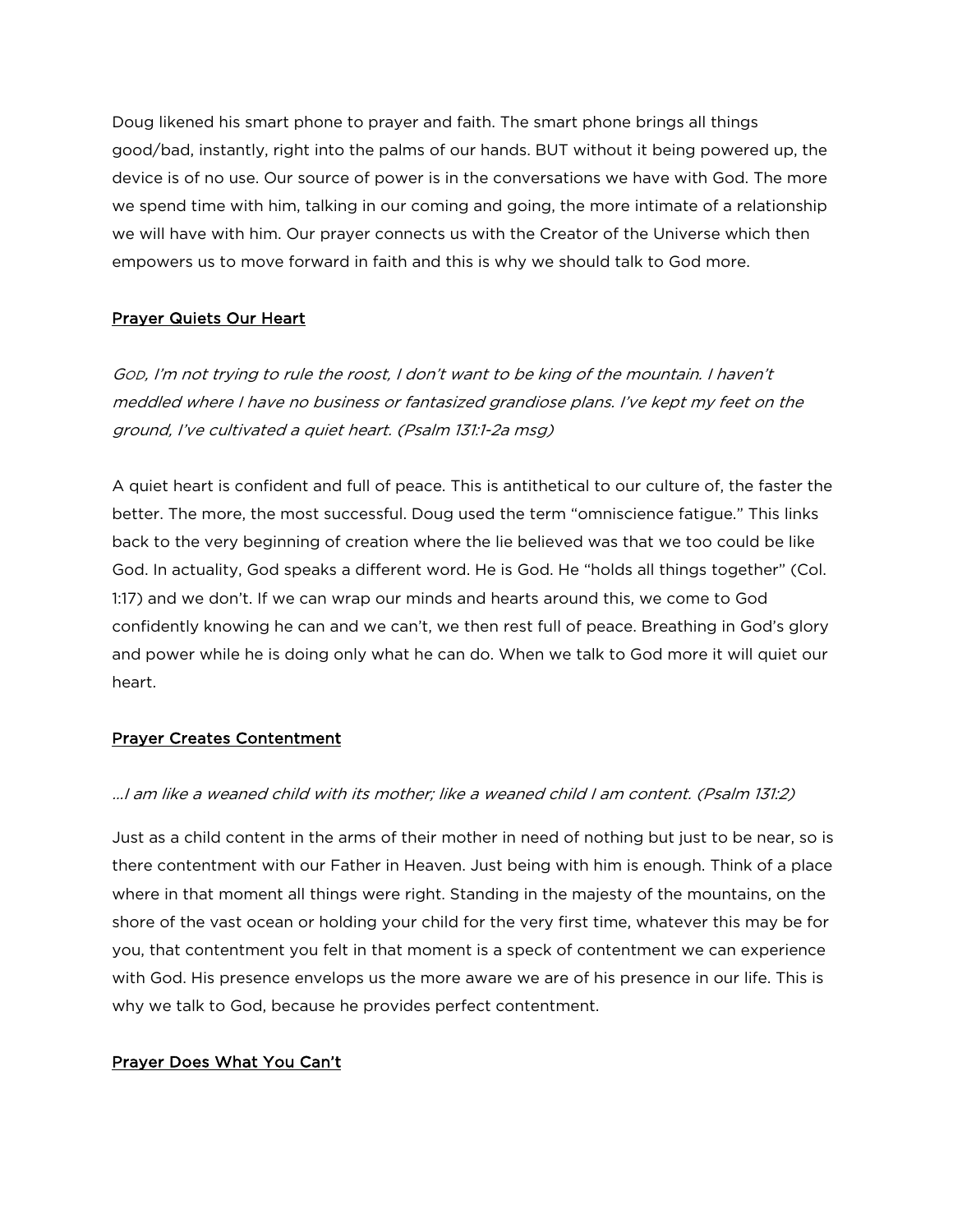So, Samuel took the horn of oil and anointed him in the presence of his brothers, and from that day on the Spirit of the LORD came powerfully upon David. (1 Sam. 16:13 msg)

We pray because it works! It is our lifeline to God. When we allow God to do his work in and through us, things look much different than when we try to work things on our own. Doug said this week "when humans work, we work. But when humans pray, God works!" If we know that God is most powerful and this ultimately is his story then we need to talk to God more, because prayer does what we can't.

# You Can Be A Kid Again

But now, this is what the LORD says— he who created you, Jacob, he who formed you, Israel: "Do not fear, for I have redeemed you; I have summoned you by name; you are mine. (Isaiah 43:1)

In God's Kingdom, maturity is the heart of a child. When we come to God as a child, we come to him just as we are. No performance necessary, no fancy words and as Doug said, "we don't have to *learn* how to be a kid, we just need to *remember* how to be a kid." When we come to God, his face is full of love and affection and he is welcoming us into his arms, just to be his child. That's it! He is a good father and his love is not based on our love for him, but his love for us. No matter how far we have gone away from him or have even done in his name, his love does not waiver. It is a scandalous, undeserved love that only God provides as our father, to his children. This is why we can just be a kid again, to crawl into our Father's lap and talk with him. He is that good.

## This Week's Challenge

o Choose one of the five ways to talk with God and focus on that this week. Begin to navigate what this looks like for you in your relationship with God and sit in it. Talk to God in it and share with someone your journey through it.

## P R A Y

We need prayer now more than ever. Spend some time-sharing prayer requests. If you are in a coed group, consider breaking off into two separate groups (or calls if you are an online group) to share more freely.

## T O G O